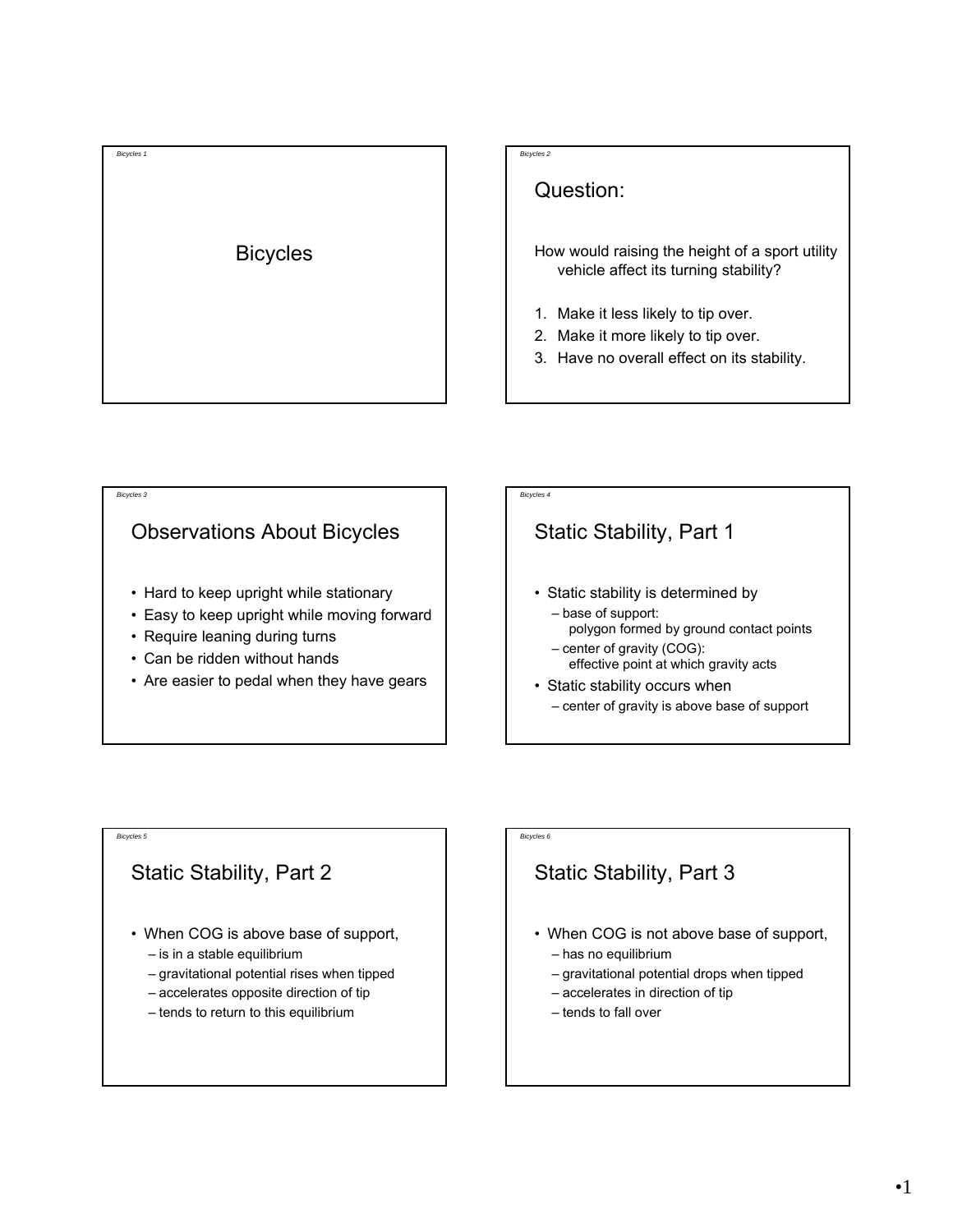*Bicycles 9*

### Static Stability, Part 4

- When COG is above edge of base,
	- is in an unstable equilibrium
	- gravitational potential drops when tipped
	- accelerates in direction of any tip
	- never returns to this equilibrium

#### *Bicycles 8*

### Stationary Vehicles

- Base of support requires ≥3 contact points
- Tricycle
	- has 3 contact points
	- is statically stable and hard to tip over
- Bicycle
	- has only 2 contact points
	- is statically unstable and tips over easily

## Dynamic Stability, Part 1

• Dynamic stability is determined by – statics: base of support, center of gravity – dynamics: inertia, accelerations, horiz. forces

### *Bicycles 10*

### Dynamic Stability, Part 2

- Dynamic effects can fix stability – place base of support under center of gravity
	- dynamically stabilize an equilibrium
	- make system dynamically stable

#### *Bicycles 11*

#### Dynamic Stability, Part 3

- Dynamic effects can ruin stability
	- displace base of support from center of gravity
	- dynamically destabilize an equilibrium
	- make system dynamically unstable

#### *Bicycles 12*

### Moving Vehicles

- Tricycle
	- can't lean during turns
	- dynamically unstable and easy to flip
- Bicycle
	- can lean during turns to maintain stability
	- naturally steers center of gravity under base
	- dynamically stable and hard to flip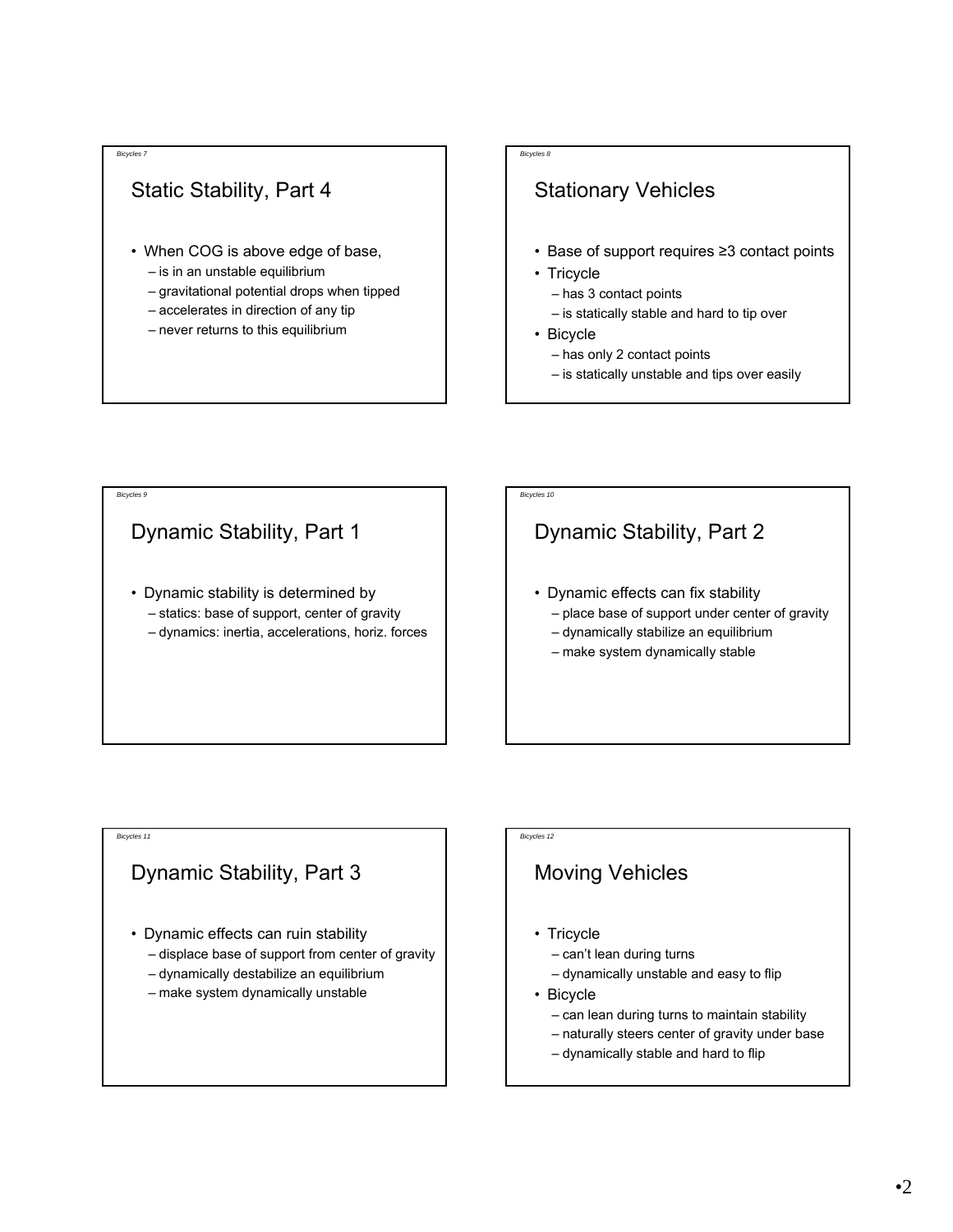### Bicycle's Automatic Steering

- A bicycle steers automatically
	- places base of support under center of gravity
	- due to gyroscopic precession of front wheel
	- (ground's torque on spinning wheel steers it) – due to design of its rotating front fork
	- (fork steers to reduce gravitational potential)

#### *Bicycles 14*

### Torques and Tipping Over

- Torques act about bicycle's center of mass
	- Support force acts at wheels, causes torque
	- Friction acts at wheels, causes torque
	- Weight acts at center of mass, no torque
- If torques don't cancel
	- net torque on bicycle
	- bicycle undergoes angular acceleration
	- bicycle tips over

## *Bicycles 15* Leaning During Turns, Part 1 • When not turning and not leaning, – zero support torque (force points toward pivot) – zero frictional torque (no frictional force) – bicycle remains upright

### *Bicycles 16*

## Leaning During Turns, Part 2

- When turning and not leaning,
	- zero support torque (force points toward pivot)
	- nonzero frictional torque (frictional force)
	- bicycle flips over

#### *Bicycles 17*

### Leaning During Turns, Part 3

- When turning and leaning correctly,
	- nonzero support torque (force not at pivot)
	- nonzero frictional torque (frictional force)
	- two torques cancel (if you're leaning properly)
	- bicycle remains at steady angle
- Bicycles can lean and thus avoid flipping
- Tricycles can't lean so flip during turns

### Question:

*Bicycles 18*

#### How would raising the height of a sport utility vehicle affect its turning stability?

- 1. Make it less likely to tip over.
- 2. Make it more likely to tip over.
- 3. Have no overall effect on its stability.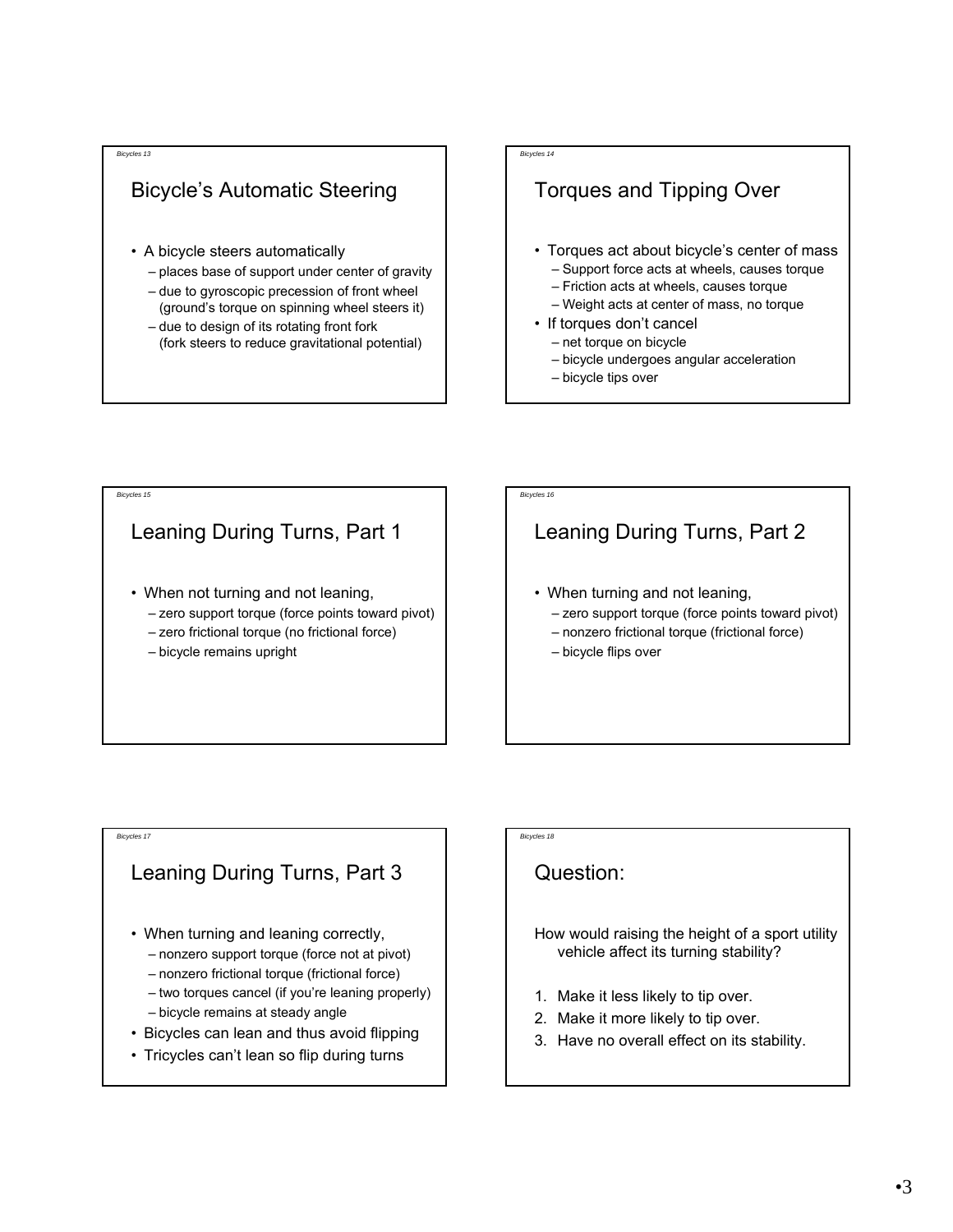### Gear Selection

- From rider's perspective, ground is moving
- With each crank, ground moves a distance – Ground distance covered increases with gear
	- Work done per crank increases with gear
	- Pedal forces must increase with gear
- High gear yields high speed (level road)
- Low gear yields easy pedaling (steep hills)

#### *Bicycles 20*

### Mechanical Advantage

- Gears allow you to exchange force for distance or distance for force.
- On hills, low gear lets your feet move large distances to exert large force on wheel.
- On descents, high gear lets your feet push hard to move rear wheel long distances.

#### *Bicycles 21*

### Rolling and Energy

- Wheel rim moves *and* spins.
- A kilogram in the wheel rim has twice the kinetic energy of a kilogram in the frame.
- To start the bicycle moving, you must provide its energy.
- Massive bicycles, particularly with massive wheels, are hard to start or stop.

## *Bicycles 22*

### Rolling Resistance

- As a wheel rolls, its surface dents inward
- Denting a surface requires work
- An underinflated tire
	- has a low coefficient of restitution
	- doesn't return work done on it well
	- wastes energy as it rolls

### *Bicycles 23*

#### Braking

- Sliding friction wastes bicycle's and rider's kinetic energies as thermal energy.
- Braking power is proportional to:
	- sliding frictional force between pads and rim
	- support force on brake pads
	- tension of brake cable
	- force on brake levers

*Bicycles 24*

### Braking problems

- Brake too hard,
	- wheels stop rotating and start skidding
	- energy is wasted and steering fails
- Slowing force exerts a torque on bicycle – Rear wheel loses traction and may "fishtail"
	- Front wheel has improved traction
	- Rider and bicycle can flip head first